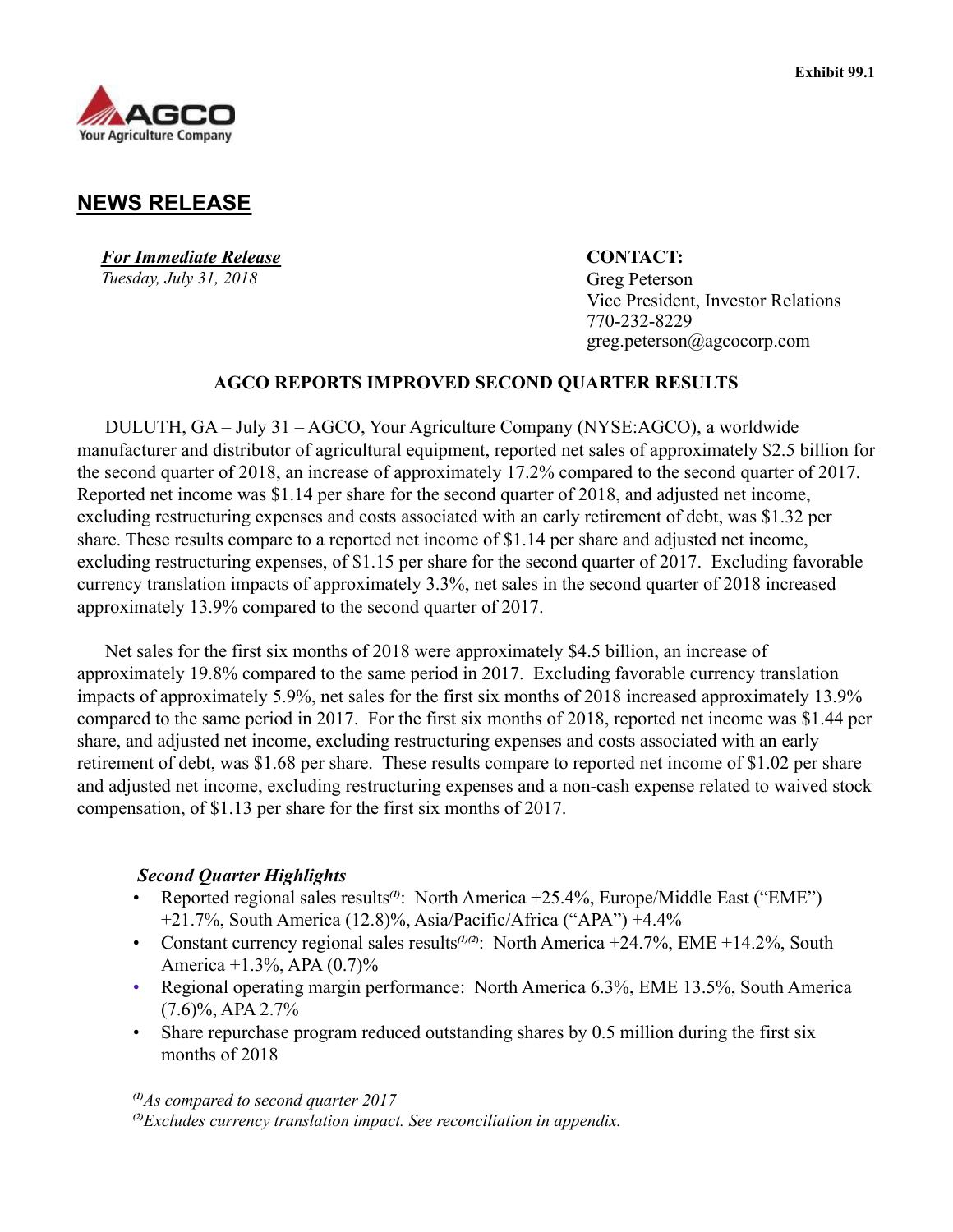"AGCO delivered solid sales and earnings growth in the second quarter," stated Martin Richenhagen, Chairman, President and Chief Executive Officer. "Healthy industry conditions in Western Europe and improved market demand in North America supported sales and margin improvement in those regions offsetting weak results in South America. Our sales performance and customer response to AGCO's new product line-up confirms our additional investments in product development are paying off. We continue to focus on innovative products like our new Rogator C-series high performance sprayers and our expanding line-up of platform designed tractors that deliver productivity on the farm and expand our market position."

## **Market Update**

### *Industry Unit Retail Sales*

| Six months ended June 30, 2018             | <b>Tractors</b><br>Change from<br>Prior Year Period | <b>Combines</b><br>Change from<br>Prior Year Period |
|--------------------------------------------|-----------------------------------------------------|-----------------------------------------------------|
| North America <sup>(1)</sup>               | 3%                                                  | 15%                                                 |
| South America                              | (7)%                                                | $\sim$ Flat                                         |
| Western Europe <sup><math>(2)</math></sup> | $1\%$                                               | 14%                                                 |

(1)*Excludes compact tractors.* 

(2)*Based on Company estimates.*

"Global crop conditions were mixed through the first half of 2018," continued Mr. Richenhagen. "Crop production estimates in the U.S. have recovered following a cold wet spring, and forecasts are now calling for another solid harvest. The lack of spring rain across much of Eastern Europe and parts of Western Europe is negatively impacting crop development. A dry weather pattern across Argentina and southern Brazil has resulted in decreased 2018 crop production expectations. Global industry sales of farm equipment in the first half of 2018 were also mixed across AGCO's key markets, with future demand dependent on factors such as crop conditions, commodity price development and government trade and farm support policy. North American industry retail sales were up in the first six months of 2018 compared to the same period in 2017 as row crop farmers are beginning to replace their equipment after years of weaker demand. Overall, we project industry retail tractor sales to increase modestly in 2018 with improved retail sales in the row crop segment and flat retail sales of small tractors compared to last year. Industry retail sales in Western Europe increased slightly in the first half of 2018, following a year of improved profitability by the arable farming segment as well as healthy economics for dairy producers. Industry sales growth in the United Kingdom and Italy was partially offset by declines in France. For the full year of 2018, industry demand in Western Europe is expected to be relatively flat compared to 2017. Industry retail sales in South America decreased during the first six months of 2018. Industry demand in Brazil softened in advance of improvements in the government financing program, which started on July 1. In addition, industry sales declined in Argentina in response to a weak first harvest. Industry demand in South America is expected to improve in the second half of the year and be relatively flat for the full year compared to 2017. Higher retail sales in Brazil are expected to be offset by lower sales in Argentina due to the impact of lower crop production on farm income. Longer term, we are optimistic about the fundamentals supporting commodity prices and farm income as well as healthy growth in our industry."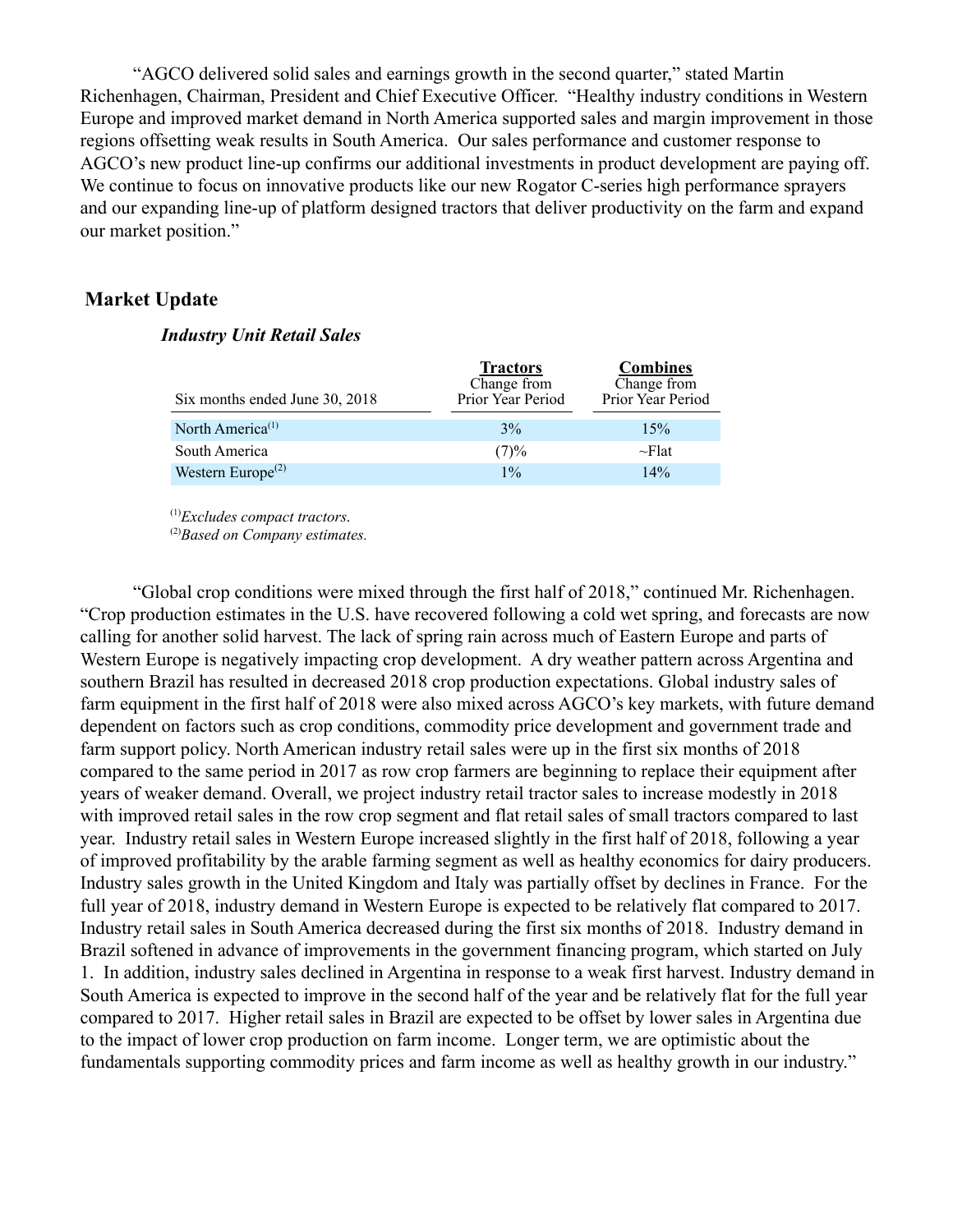## **Regional Results**

| <b>Three Months Ended June 30,</b>      | 2018         | 2017                   | $\frac{0}{0}$<br>change<br>from<br>2017 | $%$ change<br>from $2017$ due<br>to currency<br>translation $(1)$                                  | % change from<br>$2017$ due to<br>acquisitions <sup>(1)</sup> |
|-----------------------------------------|--------------|------------------------|-----------------------------------------|----------------------------------------------------------------------------------------------------|---------------------------------------------------------------|
| North America                           | 600.5<br>\$. | 478.8<br>$\mathbf{s}$  | 25.4%                                   | 0.7%                                                                                               | $5.0\%$                                                       |
| South America                           | 219.6        | 251.9                  | $(12.8)\%$                              | $(14.1)\%$                                                                                         | 2.1%                                                          |
| Europe/Middle East                      | 1,545.2      | 1,269.5                | 21.7%                                   | 7.5%                                                                                               | 3.7%                                                          |
| Asia/Pacific/Africa                     | 172.3        | 165.0                  | 4.4%                                    | 5.1%                                                                                               | 1.3%                                                          |
| Total                                   | \$2,537.6    | \$2,165.2              | 17.2%                                   | 3.3%                                                                                               | 3.6%                                                          |
| Six Months Ended June 30,               | 2018         | 2017                   | $\frac{0}{0}$<br>change<br>from<br>2017 | $%$ change<br>from $201\overline{7}$ due<br>to currency<br>translation <sup><math>(1)</math></sup> | % change from<br>$2017$ due to<br>acquisitions <sup>(1)</sup> |
| North America                           | \$1,103.4    | $\mathcal{S}$<br>861.4 | 28.1%                                   | 1.2%                                                                                               | 10.7%                                                         |
| South America                           | 401.7        | 474.1                  | $(15.3)\%$                              | $(9.8)\%$                                                                                          | 1.7%                                                          |
| Europe/Middle East                      | 2,708.9      | 2,162.0                | 25.3%                                   | 11.0%                                                                                              | 3.7%                                                          |
| Asia/Pacific/Africa                     | 331.1        | 295.3                  | 12.1%                                   | $7.0\%$                                                                                            | 2.2%                                                          |
| Total                                   | \$4,545.1    | \$3,792.8              | 19.8%                                   | 5.9%                                                                                               | 4.9%                                                          |
| See appendix for additional disclosures |              |                        |                                         |                                                                                                    |                                                               |

## *AGCO Regional Net Sales (in millions)*

## *North America*

 Net sales in the North American region increased 26.9% in the first six months of 2018 compared to the same period of 2017, excluding the positive impact of currency translation. Precision Planting, which was acquired in the fourth quarter of 2017, contributed sales of approximately \$82.9 million in its seasonally strong first half. Excluding the impact of acquisitions and currency translation, sales grew approximately 16.2% compared to the first six months of 2017. The largest increases were in sprayers, high horsepower tractors and hay tools. Income from operations for the first six months of 2018 improved approximately \$37.8 million compared to the same period in 2017. The benefit of the Precision Planting acquisition and higher sales and production volumes contributed to the increase.

## *South America*

AGCO's South American net sales decreased 5.5% in the first six months of 2018 compared to the first six months of 2017, excluding the impact of unfavorable currency translation. Sales declined in both Argentina and Brazil. Income from operations dropped approximately \$38.5 million for the first six months of 2018 compared to the same period in 2017. Lower sales and production volumes, the impact of material cost inflation, costs associated with transitioning to new products with tier 3 emission technology, as well as the impact of the Brazilian trucking strike on sales and production, all contributed to the decrease in income from operations.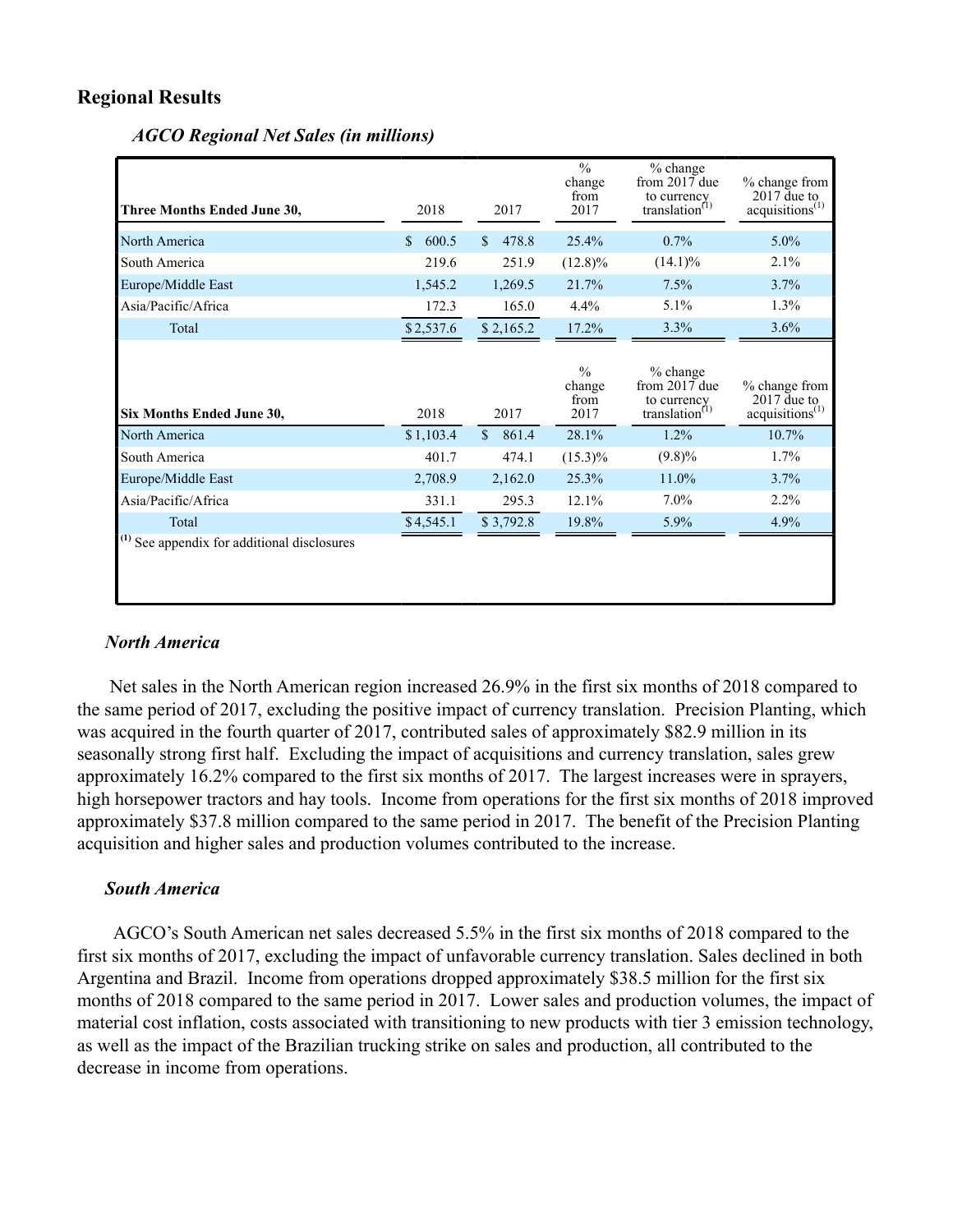#### *Europe/Middle East*

 Net sales in the AGCO's EME region increased 14.3% in the first six months of 2018 compared to the same period in 2017, excluding favorable currency translation impacts. Acquisitions benefited sales by approximately 3.7% during the first six months compared to the same period last year. Higher sales in Germany, the United Kingdom and France produced most of the increase. Income from operations improved approximately \$73.8 million for the first six months of 2018, compared to the same period in 2017, due to the benefit of higher sales and margin improvement partially offset by higher engineering costs.

#### *Asia/Pacific/Africa*

Asia/Pacific/Africa net sales increased 5.1%, excluding the positive impact of currency translation, in the first six months of 2018 compared to the same period in 2017. Higher sales in Australia were partially offset by lower sales in Asia. Acquisitions benefited sales by approximately 2.2% during the first six months of 2018 compared to the same period last year. Income from operations improved approximately \$1.5 million in the first six months of 2018, compared to the same period in 2017, due to higher sales and production levels.

### **Outlook**

AGCO's net sales for 2018 are expected to reach \$9.3 billion, reflecting improved sales volumes, positive pricing as well as acquisition and foreign exchange impacts. Gross and operating margins are expected to improve from 2017 levels due to higher sales as well as the benefits resulting from the Company's cost reduction initiatives, partially offset by increased engineering expenses. Based on these assumptions, 2018 earnings per share are targeted at approximately \$3.46 on a reported basis, or approximately \$3.70 on an adjusted basis, which excludes restructuring expenses and costs associated with debt retirement.

\* \* \* \* \*

AGCO will be hosting a conference call with respect to this earnings announcement at 10:00 a.m. Eastern Time on Tuesday, July 31, 2018. The Company will refer to slides on its conference call. Interested persons can access the conference call and slide presentation via AGCO's website at www.agcocorp.com in the "Events" section on the "Company/Investors" page of our website. A replay of the conference call will be available approximately two hours after the conclusion of the conference call for twelve months following the call. A copy of this press release will be available on AGCO's website for at least twelve months following the call.

#### \* \* \* \* \*

#### *Safe Harbor Statement*

Statements that are not historical facts, including the projections of earnings per share, sales, industry demand, market conditions, commodity prices, currency translation, farm income levels, margin levels, investments in product and technology development, new product introductions, restructuring and other cost reduction initiatives, production volumes, tax rates and general economic conditions, are forwardlooking and subject to risks that could cause actual results to differ materially from those suggested by the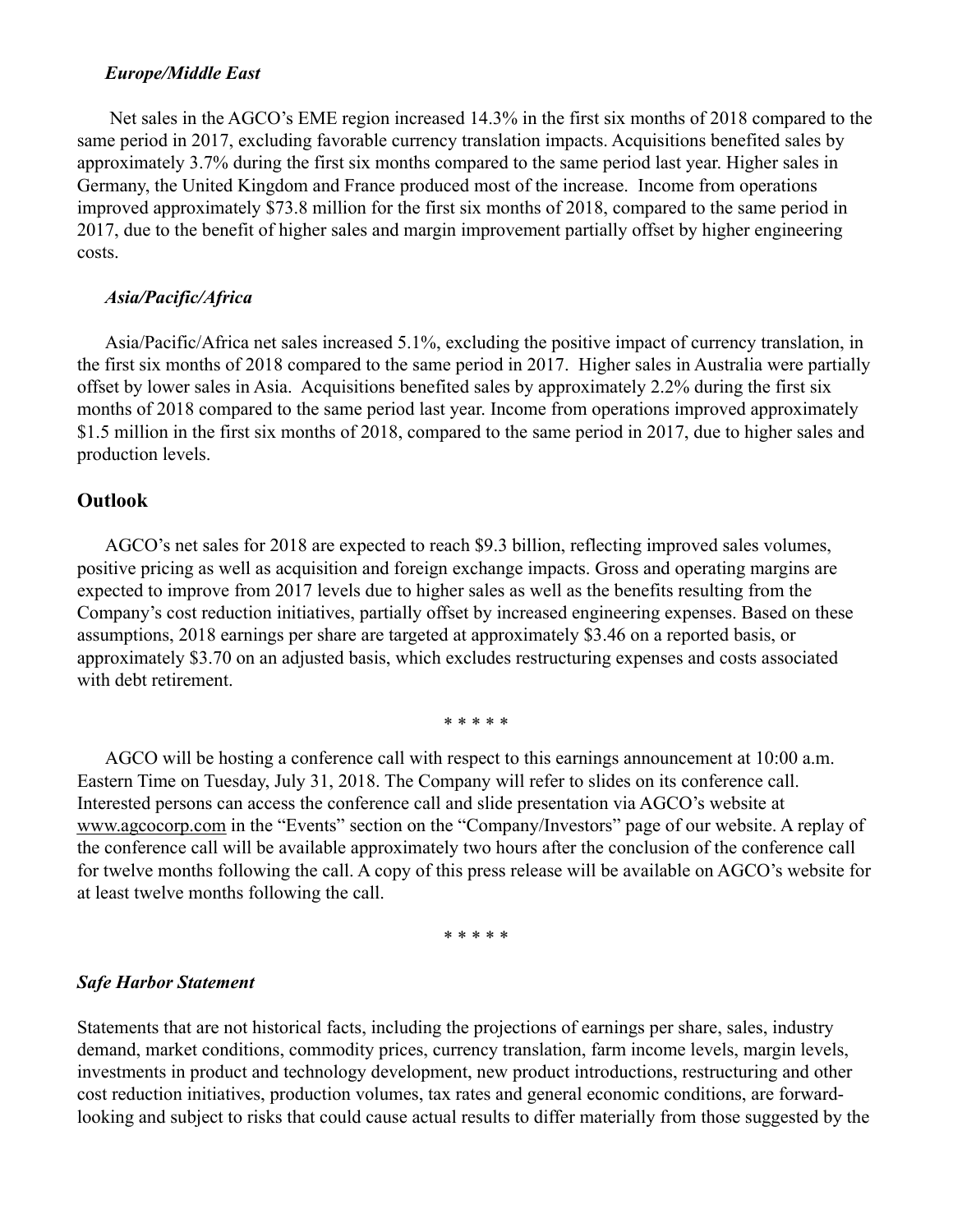statements. The following are among the factors that could cause actual results to differ materially from the results discussed in or implied by the forward-looking statements.

- Our financial results depend entirely upon the agricultural industry, and factors that adversely affect the agricultural industry generally, including declines in the general economy, increases in farm input costs, lower commodity prices, lower farm income and changes in the availability of credit for our retail customers, will adversely affect us.
- A majority of our sales and manufacturing take place outside the United States, and, as a result, we are exposed to risks related to foreign laws, taxes, economic conditions, labor supply and relations, political conditions and governmental policies. These risks may delay or reduce our realization of value from our international operations.
- Most retail sales of the products that we manufacture are financed, either by our joint ventures with Rabobank or by a bank or other private lender. Our joint ventures with Rabobank, which are controlled by Rabobank and are dependent upon Rabobank for financing as well, finance 40% to 50% of the retail sales of our tractors and combines in the markets where the joint ventures operate. Any difficulty by Rabobank to continue to provide that financing, or any business decision by Rabobank as the controlling member not to fund the business or particular aspects of it (for example, a particular country or region), would require the joint ventures to find other sources of financing (which may be difficult to obtain), or us to find another source of retail financing for our customers, or our customers would be required to utilize other retail financing providers. As a result of the recent economic downturn, financing for capital equipment purchases generally has become more difficult in certain regions and in some cases, can be expensive to obtain. To the extent that financing is not available or available only at unattractive prices, our sales would be negatively impacted.
- Both AGCO and our finance joint ventures have substantial account receivables from dealers and end customers, and we would be adversely impacted if the collectability of these receivables was not consistent with historical experience; this collectability is dependent upon the financial strength of the farm industry, which in turn is dependent upon the general economy and commodity prices, as well as several of the other factors listed in this section.
- We have experienced substantial and sustained volatility with respect to currency exchange rate and interest rate changes, including uncertainty associated with the Euro, which can adversely affect our reported results of operations and the competitiveness of our products.
- Our success depends on the introduction of new products, particularly engines that comply with emission requirements, which requires substantial expenditures.
- Our production levels and capacity constraints at our facilities, including those resulting from plant expansions and systems upgrades at our manufacturing facilities, could adversely affect our results.
- Our expansion plans in emerging markets, including establishing a greater manufacturing and marketing presence and growing our use of component suppliers, could entail significant risks.
- We depend on suppliers for components, parts and raw materials for our products, and any failure by our suppliers to provide products as needed, or by us to promptly address supplier issues, will adversely impact our ability to timely and efficiently manufacture and sell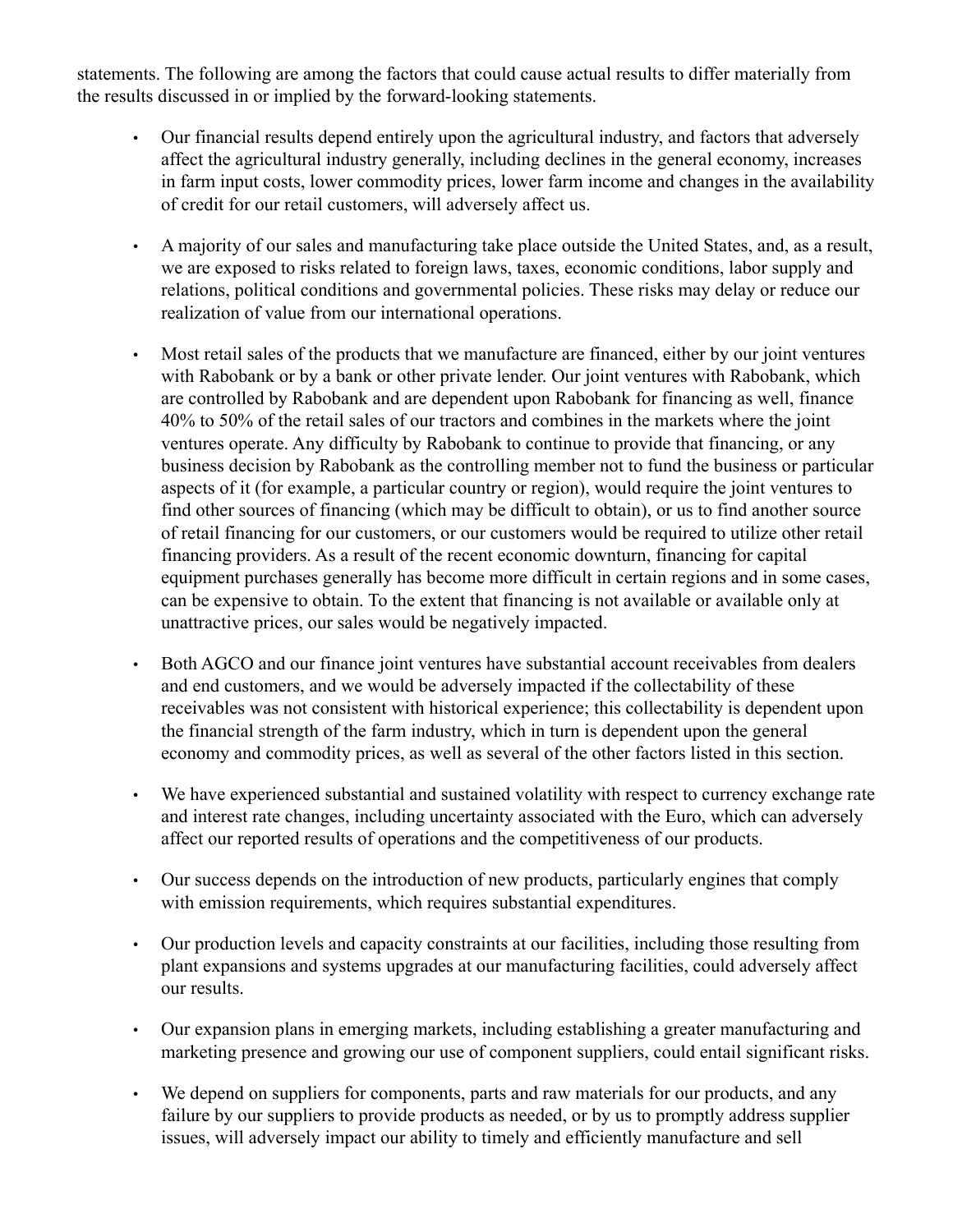products. We also are subject to raw material price fluctuations, which can adversely affect our manufacturing costs.

- We face significant competition, and if we are unable to compete successfully against other agricultural equipment manufacturers, we would lose customers and our net sales and profitability would decline.
- We have a substantial amount of indebtedness, and, as a result, we are subject to certain restrictive covenants and payment obligations that may adversely affect our ability to operate and expand our business.

Further information concerning these and other factors is included in AGCO's filings with the Securities and Exchange Commission, including its Form 10-K for the year ended December 31, 2017. AGCO disclaims any obligation to update any forward-looking statements except as required by law.

\* \* \* \* \*

## *About AGCO*

AGCO (NYSE: AGCO) is a global leader in the design, manufacture and distribution of agricultural solutions and supports more productive farming through its full line of equipment and related services. AGCO products are sold through five core brands, Challenger®, Fendt®, GSI®, Massey Ferguson® and Valtra®, supported by Fuse® precision technologies and farm optimization services. Founded in 1990, AGCO is headquartered in Duluth, GA, USA. In 2017, AGCO had net sales of approximately \$8.3 billion. For more information, visit http://www.AGCOcorp.com. For company news, information and events, please follow us on Twitter: @AGCOCorp. For financial news on Twitter, please follow the hashtag #AGCOIR.

# # # # #

Please visit our website at www.agcocorp.com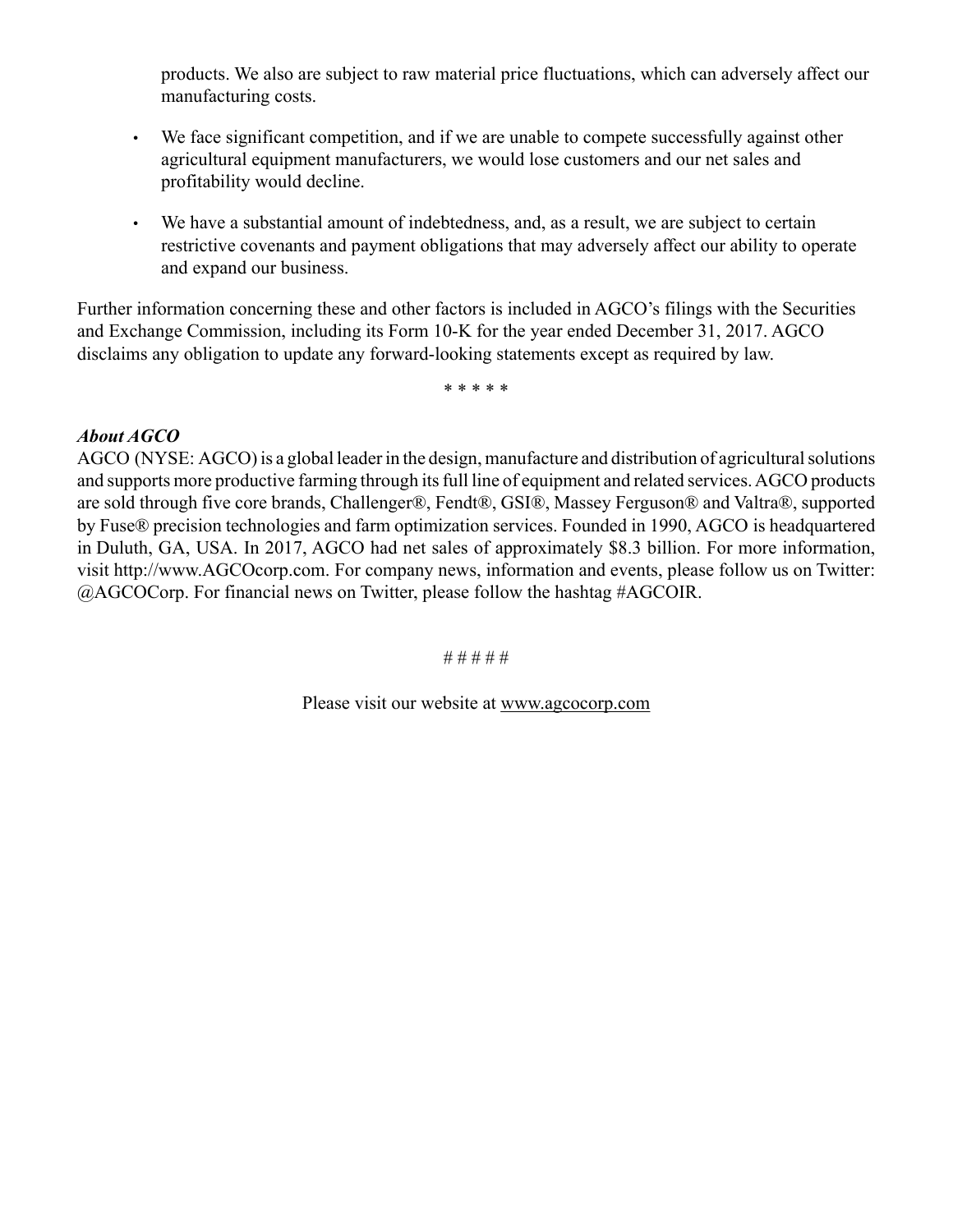## AGCO CORPORATION AND SUBSIDIARIES CONDENSED CONSOLIDATED BALANCE SHEETS (unaudited and in millions)

|                                                              |                                   | June 30, 2018 | December 31, 2017 |           |
|--------------------------------------------------------------|-----------------------------------|---------------|-------------------|-----------|
| <b>ASSETS</b>                                                |                                   |               |                   |           |
| <b>Current Assets:</b>                                       |                                   |               |                   |           |
| Cash and cash equivalents                                    | \$                                | 280.6         | \$                | 367.7     |
| Accounts and notes receivable, net                           |                                   | 1,047.1       |                   | 1,019.4   |
| Inventories, net                                             |                                   | 2,131.9       |                   | 1,872.9   |
| Other current assets                                         |                                   | 384.3         |                   | 367.7     |
| Total current assets                                         |                                   | 3,843.9       |                   | 3,627.7   |
| Property, plant and equipment, net                           |                                   | 1,392.9       |                   | 1,485.3   |
| Investment in affiliates                                     |                                   | 411.2         |                   | 409.0     |
| Deferred tax assets                                          |                                   | 110.8         |                   | 112.2     |
| Other assets                                                 |                                   | 153.5         |                   | 147.1     |
| Intangible assets, net                                       |                                   | 608.1         |                   | 649.0     |
| Goodwill                                                     |                                   | 1,503.7       |                   | 1,541.4   |
| Total assets                                                 | $\mathbb{S}% _{t}\left( t\right)$ | 8,024.1       | \$                | 7,971.7   |
|                                                              |                                   |               |                   |           |
| LIABILITIES AND STOCKHOLDERS' EQUITY                         |                                   |               |                   |           |
| <b>Current Liabilities:</b>                                  |                                   |               |                   |           |
| Current portion of long-term debt                            | \$                                | 17.9          | \$                | 24.8      |
| Short-term borrowings                                        |                                   | 197.7         |                   | 90.8      |
| Accounts payable                                             |                                   | 898.3         |                   | 917.5     |
| Accrued expenses                                             |                                   | 1,385.5       |                   | 1,407.9   |
| Other current liabilities                                    |                                   | 201.1         |                   | 209.6     |
| Total current liabilities                                    |                                   | 2,700.5       |                   | 2,650.6   |
| Long-term debt, less current portion and debt issuance costs |                                   | 1,728.0       |                   | 1,618.1   |
| Pensions and postretirement health care benefits             |                                   | 230.6         |                   | 247.3     |
| Deferred tax liabilities                                     |                                   | 122.6         |                   | 130.5     |
| Other noncurrent liabilities                                 |                                   | 244.3         |                   | 229.9     |
| Total liabilities                                            |                                   | 5,026.0       |                   | 4,876.4   |
|                                                              |                                   |               |                   |           |
| Stockholders' Equity:                                        |                                   |               |                   |           |
| AGCO Corporation stockholders' equity:                       |                                   |               |                   |           |
| Common stock                                                 |                                   | 0.8           |                   | 0.8       |
| Additional paid-in capital                                   |                                   | 121.4         |                   | 136.6     |
| Retained earnings                                            |                                   | 4,346.1       |                   | 4,253.8   |
| Accumulated other comprehensive loss                         |                                   | (1, 533.5)    |                   | (1,361.6) |
| Total AGCO Corporation stockholders' equity                  |                                   | 2,934.8       |                   | 3,029.6   |
| Noncontrolling interests                                     |                                   | 63.3          |                   | 65.7      |
| Total stockholders' equity                                   |                                   | 2,998.1       |                   | 3,095.3   |
| Total liabilities and stockholders' equity                   | $\overline{\mathcal{S}}$          | 8,024.1       | \$                | 7,971.7   |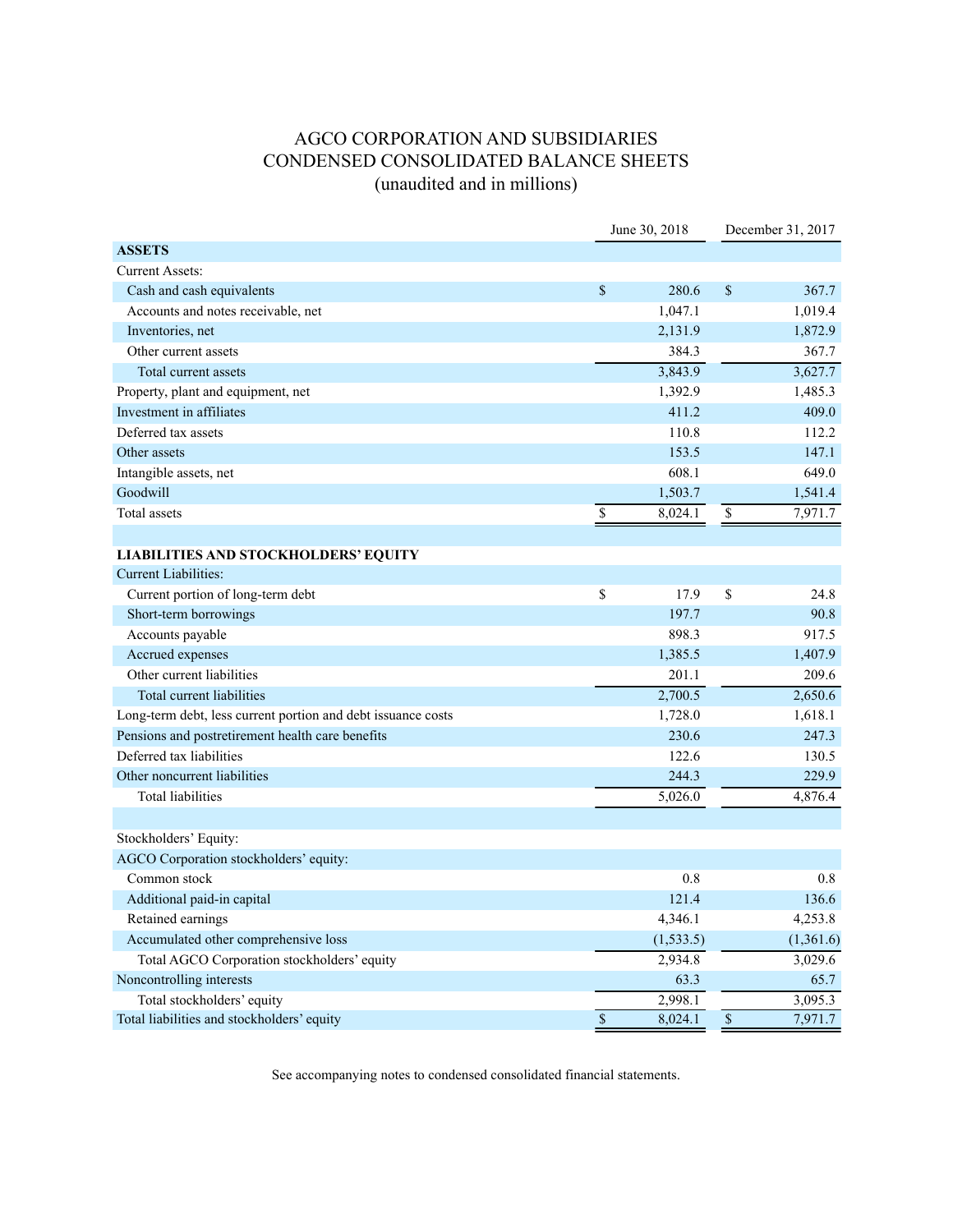## AGCO CORPORATION AND SUBSIDIARIES CONDENSED CONSOLIDATED STATEMENTS OF OPERATIONS (unaudited and in millions, except per share data)

|                                                                                |               | Three Months Ended June 30, |               |         |  |  |
|--------------------------------------------------------------------------------|---------------|-----------------------------|---------------|---------|--|--|
|                                                                                |               | 2018                        |               | 2017    |  |  |
| Net sales                                                                      | $\mathcal{S}$ | 2,537.6                     | $\mathsf{\$}$ | 2,165.2 |  |  |
| Cost of goods sold                                                             |               | 1,981.3                     |               | 1,689.8 |  |  |
| Gross profit                                                                   |               | 556.3                       |               | 475.4   |  |  |
| Selling, general and administrative expenses                                   |               | 271.8                       |               | 234.6   |  |  |
| Engineering expenses                                                           |               | 93.0                        |               | 76.8    |  |  |
| Restructuring expenses                                                         |               | 2.7                         |               | 0.4     |  |  |
| Amortization of intangibles                                                    |               | 18.2                        |               | 13.8    |  |  |
| Bad debt expense                                                               |               | 2.5                         |               | 1.5     |  |  |
| Income from operations                                                         |               | 168.1                       |               | 148.3   |  |  |
| Interest expense, net                                                          |               | 21.2                        |               | 11.3    |  |  |
| Other expense, net                                                             |               | 27.2                        |               | 17.6    |  |  |
| Income before income taxes and equity in net earnings of affiliates            |               | 119.7                       |               | 119.4   |  |  |
| Income tax provision                                                           |               | 38.5                        |               | 36.9    |  |  |
| Income before equity in net earnings of affiliates                             |               | 81.2                        |               | 82.5    |  |  |
| Equity in net earnings of affiliates                                           |               | 9.2                         |               | 9.1     |  |  |
| Net income                                                                     |               | 90.4                        |               | 91.6    |  |  |
| Net loss (income) attributable to noncontrolling interests                     |               | 1.0                         |               | (0.1)   |  |  |
| Net income attributable to AGCO Corporation and subsidiaries                   | \$            | 91.4                        | \$            | 91.5    |  |  |
| Net income per common share attributable to AGCO Corporation and subsidiaries: |               |                             |               |         |  |  |
| <b>Basic</b>                                                                   | \$            | 1.15                        | \$            | 1.15    |  |  |
| Diluted                                                                        | S             | 1.14                        | \$            | 1.14    |  |  |
| Cash dividends declared and paid per common share                              |               | 0.15                        | \$            | 0.14    |  |  |
| Weighted average number of common and common equivalent shares outstanding:    |               |                             |               |         |  |  |
| <b>Basic</b>                                                                   |               | 79.3                        |               | 79.5    |  |  |
| Diluted                                                                        |               | 80.2                        |               | 80.1    |  |  |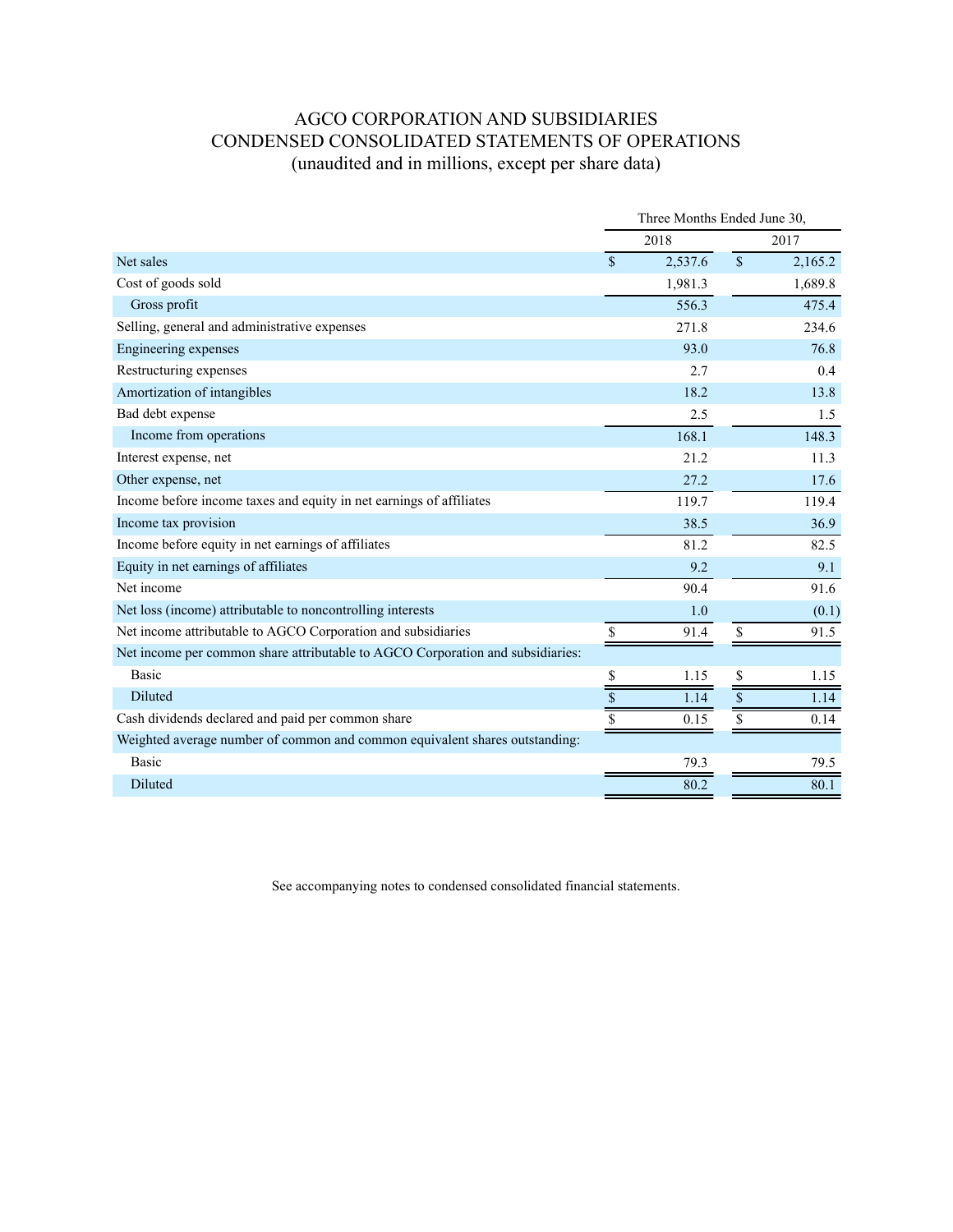## AGCO CORPORATION AND SUBSIDIARIES CONDENSED CONSOLIDATED STATEMENTS OF OPERATIONS (unaudited and in millions, except per share data)

|                                                                                |               |         | Six Months Ended June 30. |         |  |
|--------------------------------------------------------------------------------|---------------|---------|---------------------------|---------|--|
|                                                                                |               | 2018    |                           | 2017    |  |
| Net sales                                                                      | $\mathcal{S}$ | 4,545.1 | $\mathbf{\hat{S}}$        | 3,792.8 |  |
| Cost of goods sold                                                             |               | 3,560.8 |                           | 2,987.1 |  |
| Gross profit                                                                   |               | 984.3   |                           | 805.7   |  |
| Selling, general and administrative expenses                                   |               | 536.4   |                           | 457.3   |  |
| Engineering expenses                                                           |               | 183.9   |                           | 149.9   |  |
| Restructuring expenses                                                         |               | 8.6     |                           | 5.5     |  |
| Amortization of intangibles                                                    |               | 33.9    |                           | 27.2    |  |
| Bad debt expense                                                               |               | 2.9     |                           | 1.8     |  |
| Income from operations                                                         |               | 218.6   |                           | 164.0   |  |
| Interest expense, net                                                          |               | 31.5    |                           | 22.0    |  |
| Other expense, net                                                             |               | 38.7    |                           | 30.7    |  |
| Income before income taxes and equity in net earnings of affiliates            |               | 148.4   |                           | 111.3   |  |
| Income tax provision                                                           |               | 49.9    |                           | 48.0    |  |
| Income before equity in net earnings of affiliates                             |               | 98.5    |                           | 63.3    |  |
| Equity in net earnings of affiliates                                           |               | 16.9    |                           | 20.1    |  |
| Net income                                                                     |               | 115.4   |                           | 83.4    |  |
| Net loss (income) attributable to noncontrolling interests                     |               | 0.3     |                           | (2.0)   |  |
| Net income attributable to AGCO Corporation and subsidiaries                   | \$            | 115.7   | \$                        | 81.4    |  |
| Net income per common share attributable to AGCO Corporation and subsidiaries: |               |         |                           |         |  |
| <b>Basic</b>                                                                   | \$            | 1.46    | \$                        | 1.02    |  |
| <b>Diluted</b>                                                                 | \$            | 1.44    | $\mathbb S$               | 1.02    |  |
| Cash dividends declared and paid per common share                              |               | 0.30    | \$                        | 0.28    |  |
| Weighted average number of common and common equivalent shares outstanding:    |               |         |                           |         |  |
| <b>Basic</b>                                                                   |               | 79.4    |                           | 79.5    |  |
| Diluted                                                                        |               | 80.3    |                           | 80.1    |  |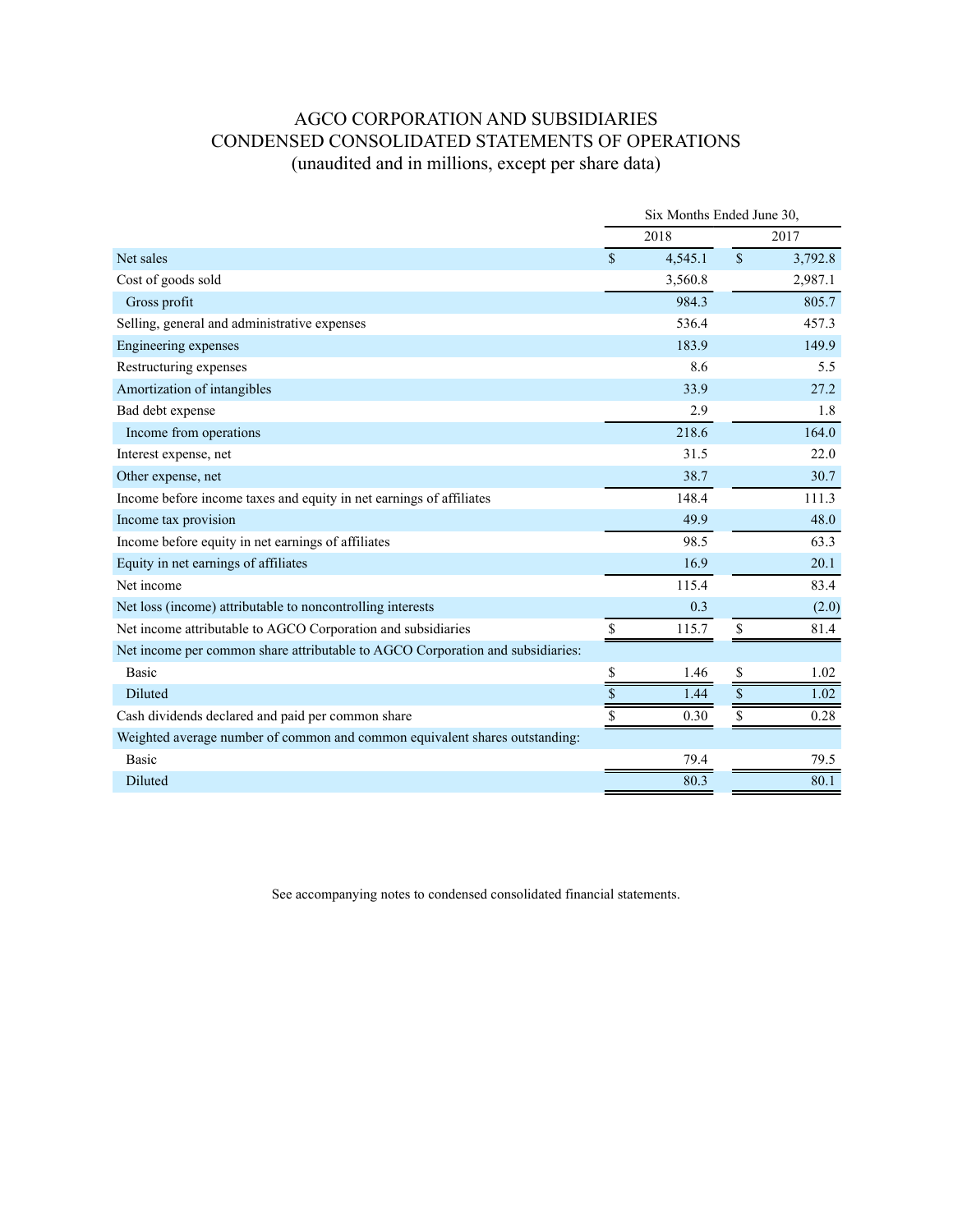## AGCO CORPORATION AND SUBSIDIARIES CONDENSED CONSOLIDATED STATEMENTS OF CASH FLOWS (unaudited and in millions)

|                                                                               |                 | Six Months Ended June 30, |                 |         |  |
|-------------------------------------------------------------------------------|-----------------|---------------------------|-----------------|---------|--|
|                                                                               |                 | 2018                      |                 | 2017    |  |
| Cash flows from operating activities:                                         |                 |                           |                 |         |  |
| Net income                                                                    | \$              | 115.4                     | \$              | 83.4    |  |
| Adjustments to reconcile net income to net cash used in operating activities: |                 |                           |                 |         |  |
| Depreciation                                                                  |                 | 115.1                     |                 | 108.9   |  |
| Amortization of intangibles                                                   |                 | 33.9                      |                 | 27.2    |  |
| Stock compensation expense                                                    |                 | 22.5                      |                 | 22.6    |  |
| Equity in net earnings of affiliates, net of cash received                    |                 | (13.4)                    |                 | (5.6)   |  |
| Deferred income tax (benefit) provision                                       |                 | (14.3)                    |                 | 0.6     |  |
| Other                                                                         |                 | 1.3                       |                 | 1.8     |  |
| Changes in operating assets and liabilities:                                  |                 |                           |                 |         |  |
| Accounts and notes receivable, net                                            |                 | (83.0)                    |                 | (94.3)  |  |
| Inventories, net                                                              |                 | (396.3)                   |                 | (316.5) |  |
| Other current and noncurrent assets                                           |                 | (47.3)                    |                 | (48.4)  |  |
| Accounts payable                                                              |                 | 7.9                       |                 | 120.6   |  |
| Accrued expenses                                                              |                 | 6.7                       |                 | 9.9     |  |
| Other current and noncurrent liabilities                                      |                 | 47.2                      |                 | 23.4    |  |
| Total adjustments                                                             |                 | (319.7)                   |                 | (149.8) |  |
| Net cash used in operating activities                                         |                 | (204.3)                   |                 | (66.4)  |  |
| Cash flows from investing activities:                                         |                 |                           |                 |         |  |
| Purchases of property, plant and equipment                                    |                 | (89.8)                    |                 | (92.3)  |  |
| Proceeds from sale of property, plant and equipment                           |                 | 2.3                       |                 | 1.6     |  |
| Investment in unconsolidated affiliates                                       |                 | (5.8)                     |                 | (0.8)   |  |
| Other                                                                         |                 | 0.4                       |                 |         |  |
| Net cash used in investing activities                                         |                 | (92.9)                    |                 | (91.5)  |  |
| Cash flows from financing activities:                                         |                 |                           |                 |         |  |
| Proceeds from indebtedness, net                                               |                 | 282.1                     |                 | 54.8    |  |
| Purchases and retirement of common stock                                      |                 | (34.3)                    |                 |         |  |
| Payment of dividends to stockholders                                          |                 | (23.8)                    |                 | (22.2)  |  |
| Payment of minimum tax withholdings on stock compensation                     |                 | (3.5)                     |                 | (4.0)   |  |
| Investments by noncontrolling interests                                       |                 |                           |                 | 0.2     |  |
| Net cash provided by financing activities                                     |                 | $\overline{220.5}$        |                 | 28.8    |  |
| Effects of exchange rate changes on cash and cash equivalents                 |                 | (10.4)                    |                 | 17.2    |  |
| Decrease in cash and cash equivalents                                         |                 | (87.1)                    |                 | (111.9) |  |
| Cash and cash equivalents, beginning of period                                |                 | 367.7                     |                 | 429.7   |  |
| Cash and cash equivalents, end of period                                      | $\overline{\$}$ | 280.6                     | $\overline{\$}$ | 317.8   |  |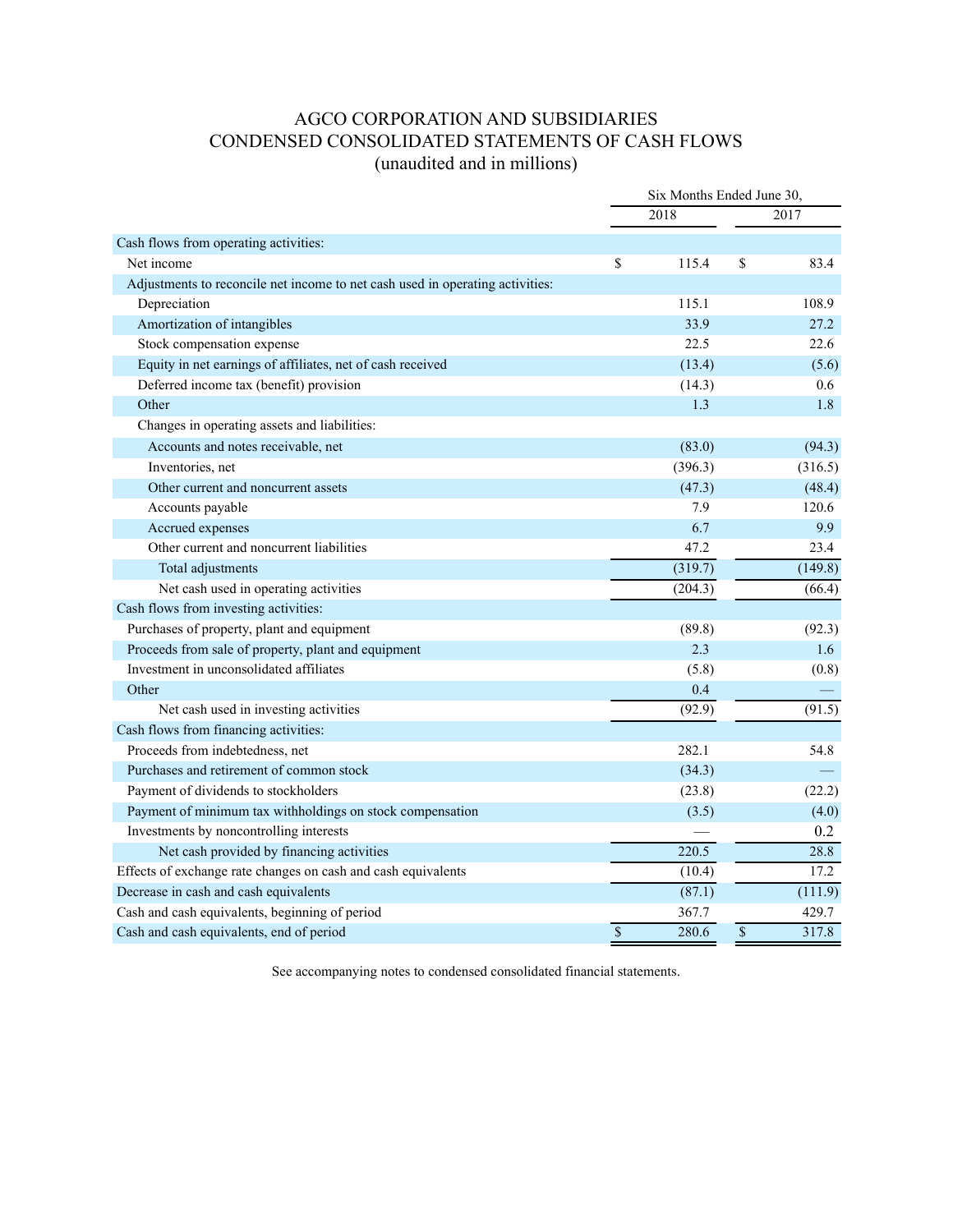## AGCO CORPORATION AND SUBSIDIARIES NOTES TO CONDENSED CONSOLIDATED FINANCIAL STATEMENTS (unaudited, in millions, except share amounts, per share data and employees)

## **1. STOCK COMPENSATION EXPENSE**

The Company recorded stock compensation expense as follows:

|                                              |      | Three Months Ended June 30, |  |      | Six Months Ended June 30, |      |      |                  |  |
|----------------------------------------------|------|-----------------------------|--|------|---------------------------|------|------|------------------|--|
|                                              | 2018 |                             |  | 2017 |                           | 2018 | 2017 |                  |  |
| Cost of goods sold                           | 1.1  |                             |  |      |                           |      |      | 1.6 <sub>1</sub> |  |
| Selling, general and administrative expenses |      | 12.5                        |  | 9.8  |                           | 20.9 |      | 21.2             |  |
| Total stock compensation expense             | 13.6 |                             |  | 10.8 |                           | 22.8 |      | 22.8             |  |

### **2. RESTRUCTURING EXPENSES**

From 2014 through 2018, the Company announced and initiated several actions to rationalize employee headcount at various manufacturing facilities and administrative offices located in Europe, South America, China and the United States in order to reduce costs in response to softening global market demand and lower production volumes. The aggregate headcount reduction was approximately 3,370 employees between 2014 and 2017. The Company had approximately \$10.9 million of severance and related costs accrued as of December 31, 2017. During the three and six months ended June 30, 2018, the Company recorded an additional \$2.7 million and \$8.6 million, respectively, of severance and related costs associated with further rationalizations associated with the termination of approximately 340 employees, and paid approximately \$8.7 million of severance and associated costs. The remaining \$10.1 million of accrued severance and other related costs as of June 30, 2018, inclusive of approximately \$0.7 million of negative foreign currency translation impacts, are expected to be paid primarily during 2018.

#### **3. INDEBTEDNESS**

Long-term debt at June 30, 2018 and December 31, 2017 consisted of the following:

|                                               |   | June 30, 2018 | December 31, 2017 |         |  |
|-----------------------------------------------|---|---------------|-------------------|---------|--|
| $1.056\%$ Senior term loan due 2020           |   | 232.9         | S                 | 239.8   |  |
| Credit facility, expires 2020                 |   | 799.9         |                   | 471.2   |  |
| Senior term loan due 2021                     |   | 116.4         |                   | 119.9   |  |
| $5\frac{7}{8}$ % Senior notes due 2021        |   | 115.9         |                   | 305.3   |  |
| Senior term loans due between 2019 and 2026   |   | 436.6         |                   | 449.7   |  |
| Other long-term debt                          |   | 46.8          |                   | 61.0    |  |
| Debt issuance costs                           |   | (2.6)         |                   | (4.0)   |  |
|                                               |   | 1,745.9       |                   | 1,642.9 |  |
| Less: Current portion of other long-term debt |   | (17.9)        |                   | (24.8)  |  |
| Total long-debt, less current portion         | S | 1.728.0       | S                 | 1.618.1 |  |

During the three months ended June 30, 2018, the Company completed a voluntary cash tender offer to purchase any and all of its outstanding  $5\frac{7}{8\%}$  senior notes at a cash purchase price of \$1,077.50 per \$1,000.00 of senior notes. The Company repurchased approximately \$185.9 million of principal amount of the senior notes for approximately \$200.3 million, plus accrued interest. The repurchase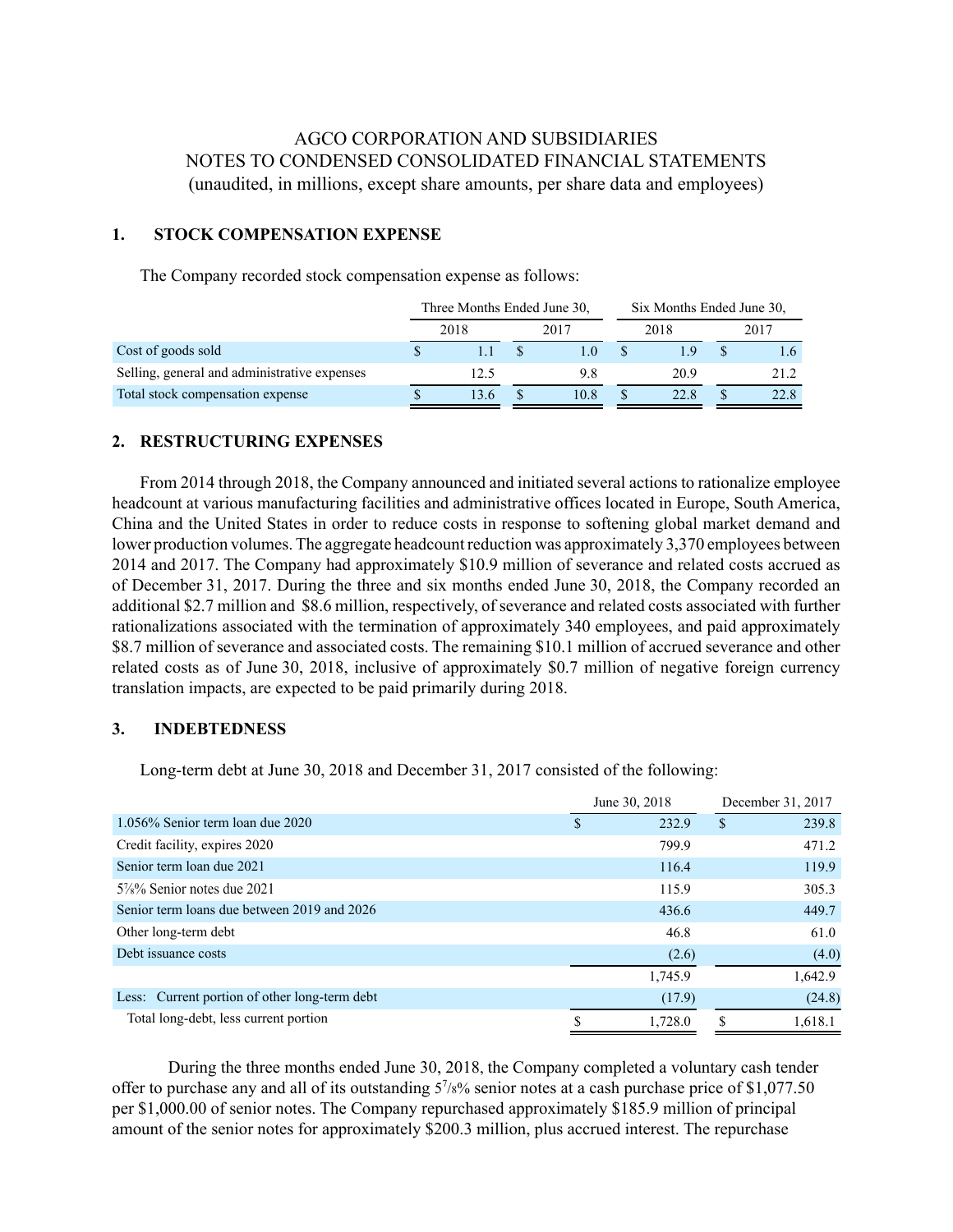resulted in a loss on extinguishment of debt of approximately \$15.7 million, including associated fees. The Company also recorded approximately \$3.0 million of accelerated amortization of the deferred gain related to a terminated interest rate swap instrument associated with the senior notes. Both the loss on extinguishment and the accelerated amortization were reflected in "Interest expense, net," for the three months ended June 30, 2018.

As of June 30, 2018 and December 31, 2017, the Company had short-term borrowings due within one year of approximately \$197.7 million and \$90.8 million, respectively, primarily in China, Brazil and Europe.

#### **4. INVENTORIES**

Inventories at June 30, 2018 and December 31, 2017 were as follows:

|                              | June 30, 2018 | December 31, 2017 |         |  |
|------------------------------|---------------|-------------------|---------|--|
| Finished goods               | 781.2         |                   | 684.1   |  |
| Repair and replacement parts | 611.4         |                   | 605.9   |  |
| Work in process              | 264.1         |                   | 178.7   |  |
| Raw materials                | 475.2         |                   | 404.2   |  |
| Inventories, net             | 2,131.9       |                   | 1,872.9 |  |

### **5. ACCOUNTS RECEIVABLE SALES AGREEMENTS**

The Company has accounts receivable sales agreements that permit the sale, on an ongoing basis, of a majority of its wholesale receivables in North America, Europe and Brazil to its U.S., Canadian, European and Brazilian finance joint ventures. As of June 30, 2018 and December 31, 2017, the cash received from receivables sold under the U.S., Canadian, European and Brazilian accounts receivable sales agreements was approximately \$1.4 billion and \$1.3 billion, respectively.

Losses on sales of receivables associated with the accounts receivable financing facilities discussed above, reflected within "Other expense, net" in the Company's Condensed Consolidated Statements of Operations, were approximately \$9.7 million and \$17.5 million, respectively, during the three and six months ended June 30, 2018. Losses on sales of receivables associated with the accounts receivable financing facilities discussed above, reflected within "Other expense, net" in the Company's Condensed Consolidated Statements of Operations, were approximately \$8.9 million and \$17.2 million, respectively, during the three and six months ended June 30, 2017.

The Company's finance joint ventures in Europe, Brazil and Australia also provide wholesale financing directly to the Company's dealers. As of June 30, 2018 and December 31, 2017, these finance joint ventures had approximately \$48.2 million and \$41.6 million, respectively, of outstanding accounts receivable associated with these arrangements. In addition, the Company sells certain trade receivables under factoring arrangements to other financial institutions around the world.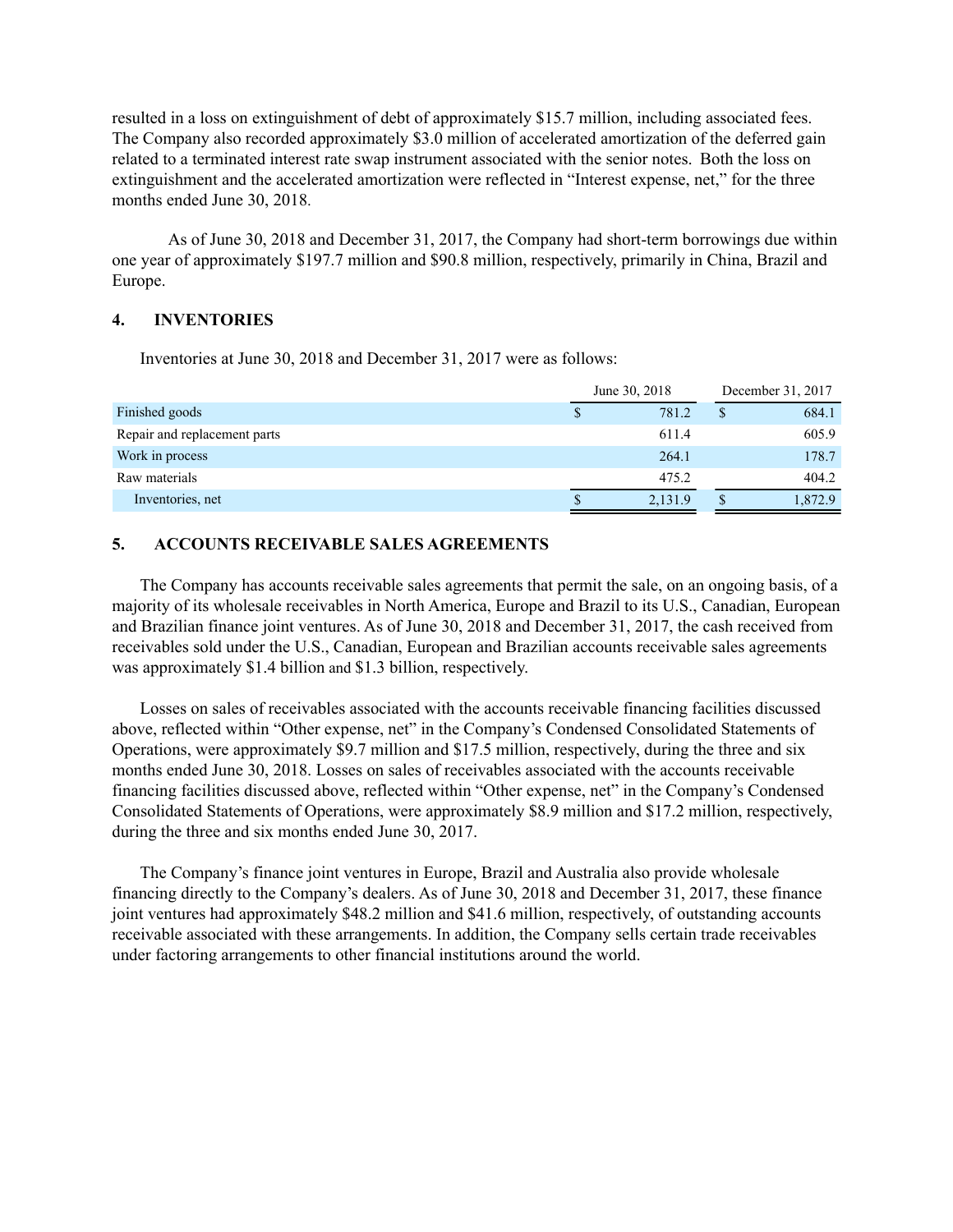### **6. NET INCOME PER SHARE**

A reconciliation of net income attributable to AGCO Corporation and subsidiaries and weighted average common shares outstanding for purposes of calculating basic and diluted net income per share for the three and six months ended June 30, 2018 and 2017 is as follows:

|                                                                                                                                                | Three Months Ended June 30, |      |      |      | Six Months Ended June 30. |       |      |      |
|------------------------------------------------------------------------------------------------------------------------------------------------|-----------------------------|------|------|------|---------------------------|-------|------|------|
|                                                                                                                                                |                             | 2018 | 2017 |      | 2018                      |       | 2017 |      |
| Basic net income per share:                                                                                                                    |                             |      |      |      |                           |       |      |      |
| Net income attributable to AGCO Corporation and<br>subsidiaries                                                                                | \$                          | 91.4 | S    | 91.5 | S                         | 115.7 | S    | 81.4 |
| Weighted average number of common shares outstanding                                                                                           |                             | 79.3 |      | 79.5 |                           | 79.4  |      | 79.5 |
| Basic net income per share attributable to AGCO<br>Corporation and subsidiaries                                                                | S                           | 1.15 | S    | 1.15 | S                         | 1.46  | S    | 1.02 |
| Diluted net income per share:                                                                                                                  |                             |      |      |      |                           |       |      |      |
| Net income attributable to AGCO Corporation and<br>subsidiaries                                                                                |                             | 91.4 | \$.  | 91.5 | \$.                       | 115.7 | S    | 81.4 |
| Weighted average number of common shares outstanding                                                                                           |                             | 79.3 |      | 79.5 |                           | 79.4  |      | 79.5 |
| Dilutive stock-settled appreciation rights, performance<br>share awards and restricted stock units                                             |                             | 0.9  |      | 0.6  |                           | 0.9   |      | 0.6  |
| Weighted average number of common shares and<br>common share equivalents outstanding for purposes of<br>computing diluted net income per share |                             | 80.2 |      | 80.1 |                           | 80.3  |      | 80.1 |
| Diluted net income per share attributable to AGCO<br>Corporation and subsidiaries                                                              |                             | 1.14 |      | 1.14 |                           | 1.44  |      | 1.02 |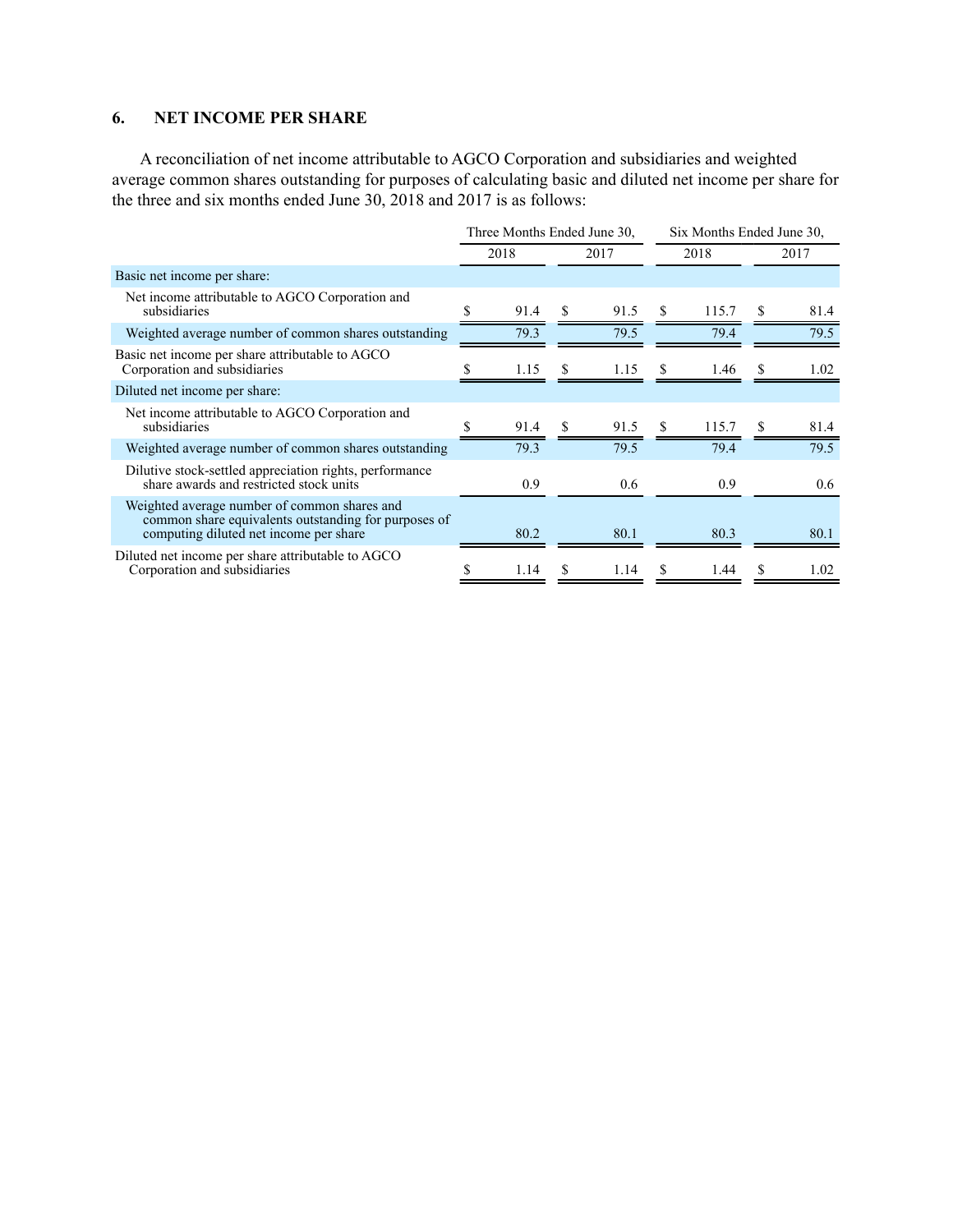## **7. SEGMENT REPORTING**

The Company's four reportable segments distribute a full range of agricultural equipment and related replacement parts. The Company evaluates segment performance primarily based on income from operations. Sales for each segment are based on the location of the third-party customer. The Company's selling, general and administrative expenses and engineering expenses are charged to each segment based on the region and division where the expenses are incurred. As a result, the components of income from operations for one segment may not be comparable to another segment. Segment results for the three and six months ended June 30, 2018 and 2017 are as follows:

| Three Months Ended June 30,   | North<br>America |    | South<br>America | Europe/<br>Middle East | Asia/<br>Pacific/Africa |    | Consolidated |
|-------------------------------|------------------|----|------------------|------------------------|-------------------------|----|--------------|
| 2018                          |                  |    |                  |                        |                         |    |              |
| Net sales                     | \$<br>600.5      | S  | 219.6            | \$<br>1,545.2          | \$<br>172.3             | S  | 2,537.6      |
| Income (loss) from operations | 37.6             |    | (16.7)           | 208.5                  | 4.6                     |    | 234.0        |
|                               |                  |    |                  |                        |                         |    |              |
| 2017                          |                  |    |                  |                        |                         |    |              |
| Net sales                     | \$<br>478.8      | \$ | 251.9            | \$<br>1.269.5          | \$<br>165.0             | \$ | 2,165.2      |
| Income from operations        | 23.6             |    | 2.8              | 170.3                  | 5.7                     |    | 202.4        |

| Six Months Ended June 30,     | North<br>America |   | South<br>America |    | Europe/<br>Middle East | Asia/<br>Pacific/Africa |   | Consolidated |
|-------------------------------|------------------|---|------------------|----|------------------------|-------------------------|---|--------------|
| 2018                          |                  |   |                  |    |                        |                         |   |              |
| Net sales                     | \$<br>1,103.4    | S | 401.7            | \$ | 2,708.9                | \$<br>331.1             | S | 4,545.1      |
| Income (loss) from operations | 64.4             |   | (33.3)           |    | 307.5                  | 9.3                     |   | 347.9        |
|                               |                  |   |                  |    |                        |                         |   |              |
| 2017                          |                  |   |                  |    |                        |                         |   |              |
| Net sales                     | \$<br>861.4      | S | 474.1            | S  | 2,162.0                | \$<br>295.3             | S | 3,792.8      |
| Income from operations        | 26.6             |   | 5.2              |    | 233.8                  | 7.8                     |   | 273.4        |

A reconciliation from the segment information to the consolidated balances for income from operations is set forth below:

|                                     | Three Months Ended June 30, |   |        | Six Months Ended June 30, |        |   |        |  |  |
|-------------------------------------|-----------------------------|---|--------|---------------------------|--------|---|--------|--|--|
|                                     | 2018                        |   | 2017   |                           | 2018   |   | 2017   |  |  |
| Segment income from operations      | 234.0                       | S | 202.4  | <sup>S</sup>              | 347.9  | S | 273.4  |  |  |
| Corporate expenses                  | (32.5)                      |   | (30.1) |                           | (65.9) |   | (55.5) |  |  |
| Stock compensation expense          | (12.5)                      |   | (9.8)  |                           | (20.9) |   | (21.2) |  |  |
| Restructuring expenses              | (2.7)                       |   | (0.4)  |                           | (8.6)  |   | (5.5)  |  |  |
| Amortization of intangibles         | (18.2)                      |   | (13.8) |                           | (33.9) |   | (27.2) |  |  |
| Consolidated income from operations | 168.1                       |   | 148.3  |                           | 218.6  |   | 164.0  |  |  |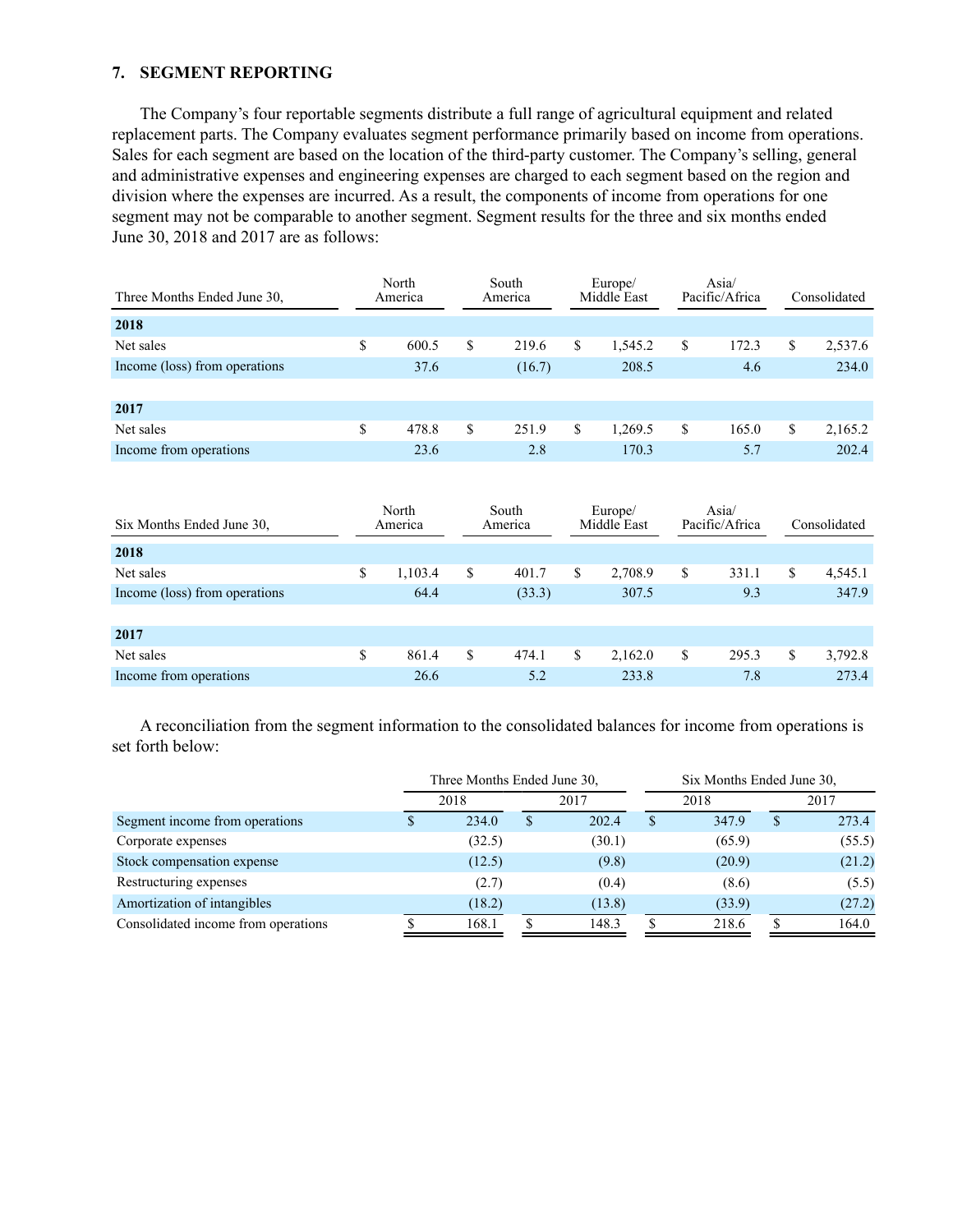#### **RECONCILIATION OF NON-GAAP MEASURES**

This earnings release discloses adjusted income from operations, adjusted net income and adjusted net income per share, each of which exclude amounts that are typically included in the most directly comparable measure calculated in accordance with U.S. generally accepted accounting principles ("GAAP"). A reconciliation of each of those measures to the most directly comparable GAAP measure is included below.

The following is a reconciliation of reported income from operations, net income and net income per share to adjusted income from operations, net income and net income per share for the three and six months ended June 30, 2018 and 2017 (in millions, except per share data):

|                                 | Three Months Ended June 30, |       |                                        |       |    |                                        |      |                           |   |                                        |   |                               |  |  |
|---------------------------------|-----------------------------|-------|----------------------------------------|-------|----|----------------------------------------|------|---------------------------|---|----------------------------------------|---|-------------------------------|--|--|
|                                 |                             |       |                                        | 2018  |    |                                        | 2017 |                           |   |                                        |   |                               |  |  |
|                                 | Income From<br>Operations   |       | Net Income <sup><math>(1)</math></sup> |       |    | Net Income<br>Per Share <sup>(1)</sup> |      | Income From<br>Operations |   | Net Income <sup><math>(1)</math></sup> |   | Net Income<br>Per Share $(1)$ |  |  |
| As reported                     | S                           | 168.1 | \$                                     | 91.4  | \$ | 1.14                                   | \$   | 148.3                     | S | 91.5                                   | S | 1.14                          |  |  |
| Restructuring expenses $^{(2)}$ |                             | 2.7   |                                        | 2.0   |    | 0.02                                   |      | 0.4                       |   | 0.3                                    |   | 0.01                          |  |  |
| Extinguishment of debt $(3)$    |                             |       |                                        | 12.7  |    | 0.16                                   |      |                           |   |                                        |   |                               |  |  |
| As adjusted                     |                             | 170.8 |                                        | 106.1 |    | 1.32                                   |      | 148.7                     |   | 91.8                                   |   | 1.15                          |  |  |

 $(1)$  Net income and net income per share amounts are after tax.

 $(2)$  The restructuring expenses recorded during the three months ended June 30, 2018 and 2017 related primarily to severance costs associated with the Company's rationalization of certain U.S., European and South American manufacturing operations and various administrative offices.

<sup>(3)</sup> The Company repurchased approximately \$185.9 million of its outstanding  $5^{7}/8\%$  senior notes during the three months ended June 30, 2018. The repurchase resulted in a loss on extinguishment of debt of approximately \$15.7 million, including associated fees, offset by approximately \$3.0 million of accelerated amortization of the deferred gain related to a terminated interest rate swap instrument associated with the senior notes.

|                                                                   | Six Months Ended June 30, |                           |                     |       |                               |      |                           |       |                                        |      |                                        |      |  |  |
|-------------------------------------------------------------------|---------------------------|---------------------------|---------------------|-------|-------------------------------|------|---------------------------|-------|----------------------------------------|------|----------------------------------------|------|--|--|
|                                                                   |                           |                           |                     | 2018  |                               |      | 2017                      |       |                                        |      |                                        |      |  |  |
|                                                                   |                           | Income From<br>Operations | Net Income $^{(1)}$ |       | Net Income<br>Per Share $(1)$ |      | Income From<br>Operations |       | Net Income <sup><math>(1)</math></sup> |      | Net Income<br>Per Share <sup>(1)</sup> |      |  |  |
| As reported                                                       | S.                        | 218.6                     | \$                  | 115.7 | <sup>\$</sup>                 | 1.44 | \$                        | 164.0 | S                                      | 81.4 | S                                      | 1.02 |  |  |
| Restructuring expenses $^{(2)}$                                   |                           | 8.6                       |                     | 6.2   |                               | 0.08 |                           | 5.5   |                                        | 4.1  |                                        | 0.05 |  |  |
| Extinguishment of $debt^{(3)}$                                    |                           |                           |                     | 12.7  |                               | 0.16 |                           |       |                                        |      |                                        |      |  |  |
| Non-cash expense related<br>to waived stock<br>compensation $(4)$ |                           |                           |                     |       |                               |      |                           | 4.8   |                                        | 4.8  |                                        | 0.06 |  |  |
| As adjusted                                                       |                           | 227.2                     | $\mathbf{\hat{S}}$  | 134.6 | S.                            | 1.68 | £.                        | 174.3 | S                                      | 90.3 |                                        | 1.13 |  |  |

 $(1)$  Net income and net income per share amounts are after tax.

- (2) The restructuring expenses recorded during the six months ended June 30, 2018 and 2017 related primarily to severance costs associated with the Company's rationalization of certain U.S., European and South American manufacturing operations and various administrative offices.
- <sup>(3)</sup> The Company repurchased approximately \$185.9 million of its outstanding  $5^{7}/8\%$  senior notes during the three months ended June 30, 2018. The repurchase resulted in a loss on extinguishment of debt of approximately \$15.7 million, including associated fees, offset by approximately \$3.0 million of accelerated amortization of the deferred gain related to a terminated interest rate swap instrument associated with the senior notes.
- $(4)$  The Company recorded approximately \$4.8 million of accelerated stock compensation expense during the three months ended March 31, 2017 associated with a waived award declined by the Company's CEO.